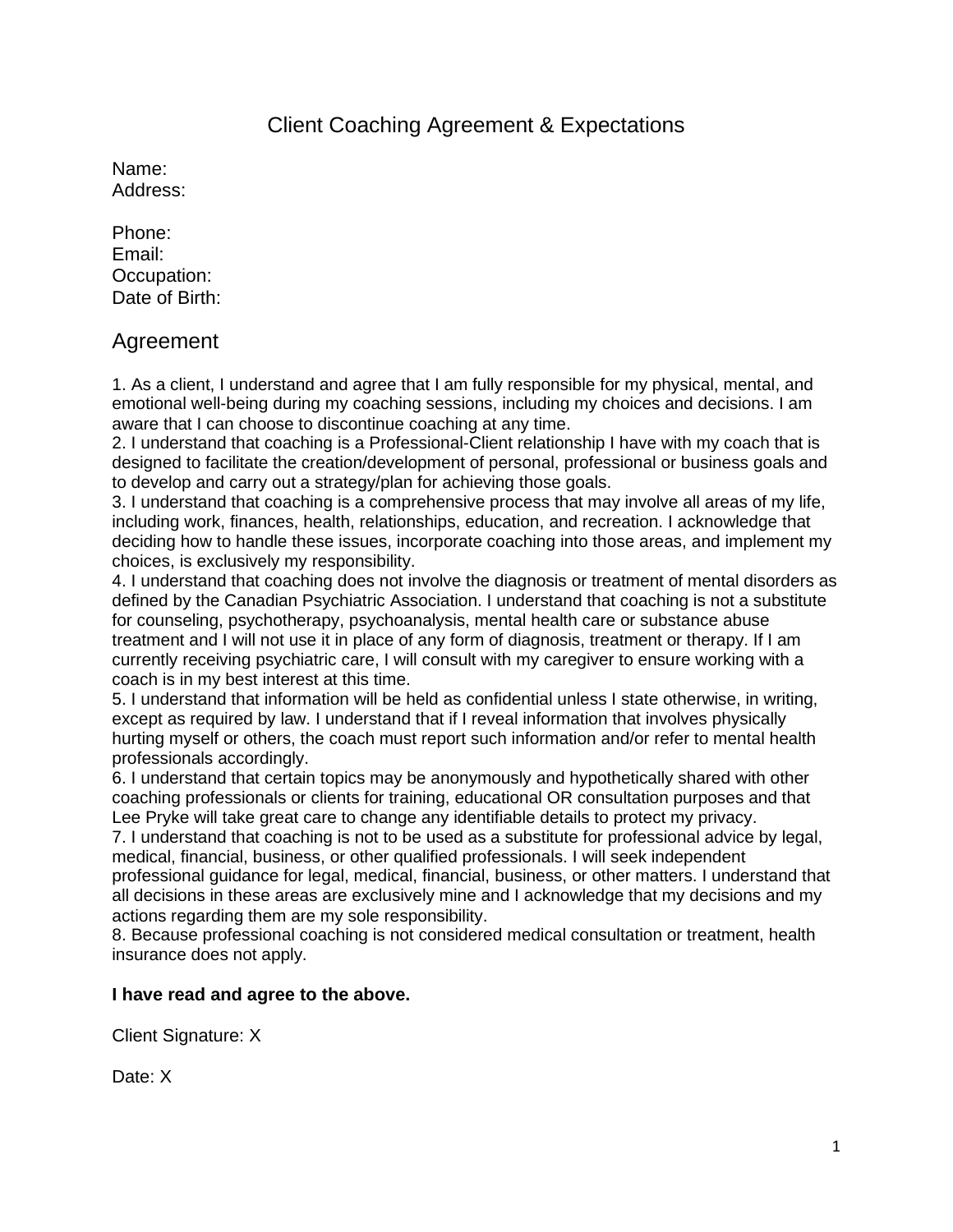#### How we will work together

It is an honour to be working with you in this way and I look forward to our coaching relationship! This is a co-creative relationship. I see us as equals and I encourage you to do the same.

I am a trained coach, using practiced communication and listening skills to support you as a detached thinking partner. Together, we create more power for you to effect meaningful change and take positive action towards your forward movement.

Please understand, that if you are seeking to change something about yourself, it takes time. Most of my clients feel a positive shift as soon as the very first session. Unfortunately, that typically does not last as many of the thought and behavior patterns we develop, are from as far back as childhood and are deeply rooted. Much like the time it might take to create a new path in a thickly wooded forest, the same is true for building new pathways in our brain.

We will be working on new ways of reacting, responding, and perceiving your life. So, like the pushed aside branches that snap right back into place the first several times of forging a new path, you will likely revert to old ways of being and experiencing in the beginning. At that same time, you will begin to become aware of the choices and options available to you in each moment and over time, it is amazing to see how your life and relationships begin to shift and evolve.

If you are serious about change, decide to make a commitment to coaching. Depending on your situation, the following are typical choices people make for series of sessions:

- Weekly sessions for 1-6 months recommended if you're seriously struggling with a major life/work/emotional situation.
- Sessions every 2 3 weeks for 3 months recommended for those who have a general feeling of being stuck and/or unfulfilled personally or professionally and are committed to forward movement.
- Monthly sessions recommended for those looking to make targeted changes or continue the work they have started during the more frequent series of sessions.
- A session every few months recommended for those looking to touch base, connect and maintain their momentum by continuing to challenge themselves.

# Your Role

- Make our coaching sessions a priority. You have chosen to invest in yourself. Please take time before each session to complete and email any session questions I will provide you by email. The most crucial part is for you to have an idea of what you would like to take away from the session. Coaching is strongly based on the client's agenda.
- Please come to the session on time. Come to your session centered and be openminded. Be willing to change your beliefs and patterns if they do not serve you anymore.